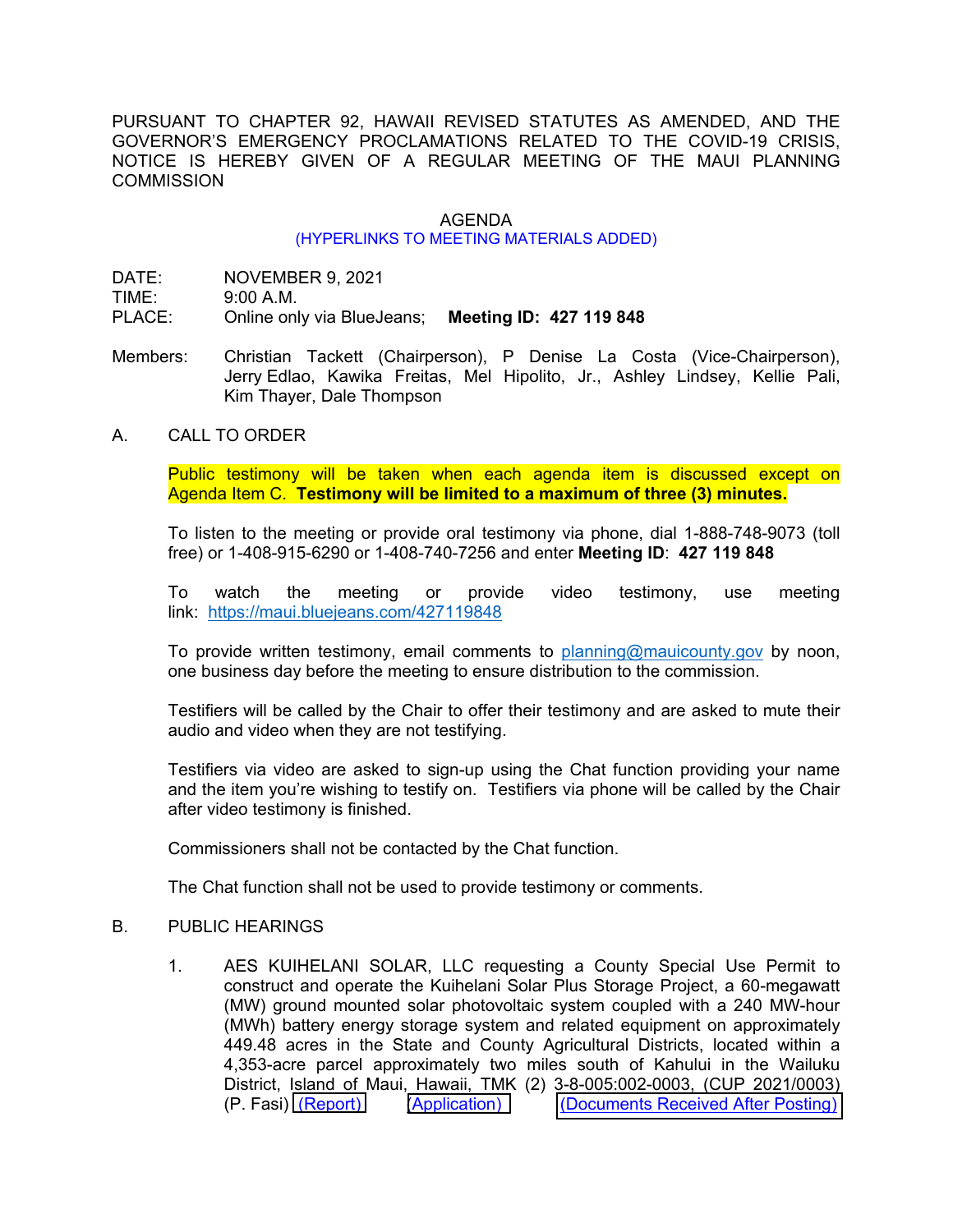Maui Planning Commission Agenda November 9, 2021 Page 2

C. Discussion with the Dept. of the Corporation Counsel on an anticipated settlement proposal with Dr. Lew Abrams and Maria De Abrams, on behalf of Sacred Earth Assembly related to their appeal of the denial of the Land Use Commission Special Permit to operate the Sacred Earth Assembly in the State Agricultural District, Haiku, Island of Maui. (SUP1 2019/0001) (SUP2 2017/0011). <u>(EXHIBIT A)</u> [\(EXHIBIT B\)](https://www.mauicounty.gov/DocumentCenter/View/130089/110921_Agenda-Item-C_Exhibit-B-05-10-2021-Findings-Conclusions--Order_Sacred-Earth-Assemby_SUP1-2019-0001-SUP2-2017-0011) (Documents Received After Posting)

An Executive Session will be convened by Deputy Corporation Counsel Brian Bilberry to discuss the background of the case and anticipated settlement agreement. (Commissioners a separate meeting invite will be sent to you for the Executive Session)

The Commission may vote to act on the proposed settlement agreement at the December 14 Commission meeting.

**No public testimony will be taken on this item.**

- D. DIRECTOR'S REPORT
	- 1. SMA Minor Permit Report

This is for notification and review purposes. No action is anticipated.

2. SMA Exemptions Report

This is for notification and review purposes. No action is anticipated.

- 3. Discussion of Future Maui Planning Commission Agendas
	- a. November 23, 2021 agenda items
- E. NEXT REGULAR MEETING DATE: November 23, 2021
- F. ADJOURNMENT

AGENDA ITEMS ARE SUBJECT TO CANCELLATION

AN EXECUTIVE SESSION MAY BE CALLED IN ORDER FOR THE COMMISSION TO CONSULT WITH ITS ATTORNEY ON QUESTIONS AND ISSUES PERTAINING TO THE COMMISSION'S POWERS, DUTIES, PRIVILEGES, IMMUNITIES AND LIABILITIES PURSUANT TO SECTION 92-5(a)(4), HAWAII REVISED STATUTES.

UNLESS OTHERWISE SPECIFIED BY PLANNING COMMISSION RULE, ANY PETITION TO INTERVENE AS A FORMAL PARTY IN A PROCEEDING BEFORE THE MAUI PLANNING COMMISSION MUST BE FILED WITH THE COMMISSION AND SERVED UPON THE APPLICANT NO LESS THAN TEN (10) DAYS BEFORE THE FIRST PUBLIC HEARING DATE. (Note: The calculation of time for deadlines of ten days or less excludes weekends and State recognized holidays.) THE ADDRESS OF THE COMMISSION IS C/O the DEPARTMENT OF PLANNING, ONE MAIN PLAZA, 2200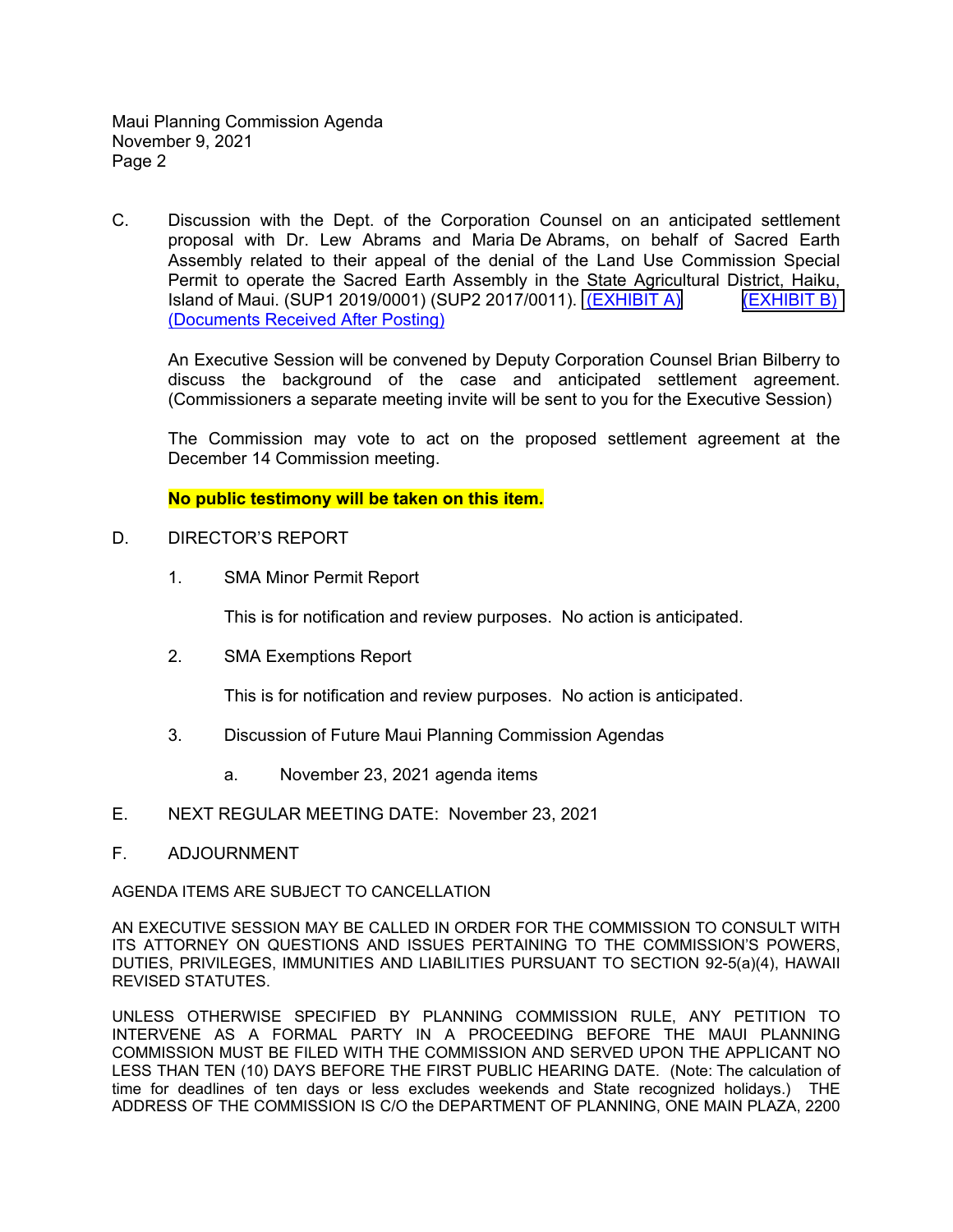Maui Planning Commission Agenda November 9, 2021 Page 3

MAIN STREET, SUITE 315, WAILUKU, MAUI, HAWAII 96793. **The deadline for filing a timely Petition to Intervene for an item where the first public hearing date is on November 9, 2021 was on October 26, 2021.**

ORAL OR WRITTEN TESTIMONY WILL BE RECEIVED ON EACH AGENDA ITEM SUBJECT TO THE PROVISIONS OF CHAPTER 92, HAWAII REVISED STATUTES, AND THE COMMISSION'S RULES OF PRACTICE AND PROCEDURE. IN ACCORDANCE WITH THESE RULES MAXIMUM TIME LIMITS OF AT LEAST THREE MINUTES MAY BE ESTABLISHED BY THE COMMISSION ON INDIVIDUAL TESTIMONY. PLEASE NOTE THAT ANYONE WISHING TO PROVIDE ORAL TESTIMONY PERTAINING TO AN AGENDA ITEM THAT IS A "CONTESTED CASE" PURSUANT TO CHAPTER 91, HAWAII REVISED STATUTES, MAY BE ASKED TO TESTIFY UNDER OATH OR AFFIRMATION, AND MAY BE SUBJECT TO LIMITED CROSS-EXAMINATION IN ACCORDANCE WITH SECTION 91-10(3), HAWAII REVISED STATUTES.

**WRITTEN TESTIMONY, WHETHER SENT VIA FAX, EMAIL, OR USPS MAIL SHOULD BE RECEIVED BY THE DEPARTMENT OF PLANNING BY NOON, ONE BUSINESS DAY BEFORE THE MEETING TO ENSURE DISTRIBUTION TO THE BOARD.** FIFTEEN (15) COPIES OF WRITTEN TESTIMONY ARE NEEDED IF TESTIMONY IS PRESENTED IMMEDIATELY PRIOR TO OR AT THE MEETING.

THE LINKS FOR DOCUMENTS RECEIVED AFTER POSTING WILL BE UPDATED PERIODICALLY WHEN TESTIMONY IS RECEIVED, UP TO 12:00 PM ONE BUSINESS DAY PRIOR TO THE MEETING.

Testifiers: Please be advised that applications for Community Plan Amendment, State District Boundary Reclassification, Change in Zoning, and Conditional Permit require the approval of the Maui County Council. In order to be notified of future agendas of the Maui County Council please notify the Office of Council Services at (808) 270-7838 or by mail to the Maui County Council, 200 S. High Street, Wailuku, Maui, Hawaii 96793.

DOCUMENTS RELATING TO THIS MEETING MAY BE FOUND ON THE COUNTY OF MAUI OFFICIAL WEBSITE AT [www.mauicounty.gov,](http://www.mauicounty.gov/) UNDER BOARDS AND COMMISSIONS, MAUI PLANNING COMMISSION.

THE ADDRESS OF THE COMMISSION IS C/O DEPARTMENT OF PLANNING, ONE MAIN PLAZA, 2200 MAIN STREET, SUITE 315, WAILUKU, MAUI, HAWAII 96793.

THOSE PERSONS REQUESTING SPECIAL ACCOMMODATIONS DUE TO DISABILITIES, PLEASE CALL THE DEPARTMENT OF PLANNING AT 270-7735 (Maui) OR 1-800-272-0117 (Molokai) OR 1-800-272-0125 (Lanai) OR NOTIFY THE DEPARTMENT OF PLANNING IN WRITING AT ONE MAIN PLAZA 2200 MAIN STREET SUITE 315, WAILUKU, MAUI, HAWAII 96793 OR FAX NUMBER 270-7634 AT LEAST SIX (6) BUSINESS DAYS BEFORE THE SCHEDULED MEETING.

**PLEASE NOTE: If any member of the Commission is unable to attend the scheduled meeting, please contact the Planning Department at least one day prior to the meeting date. Thank you for your cooperation.** (S:\all\carolyn\MPC agendas\2021\110921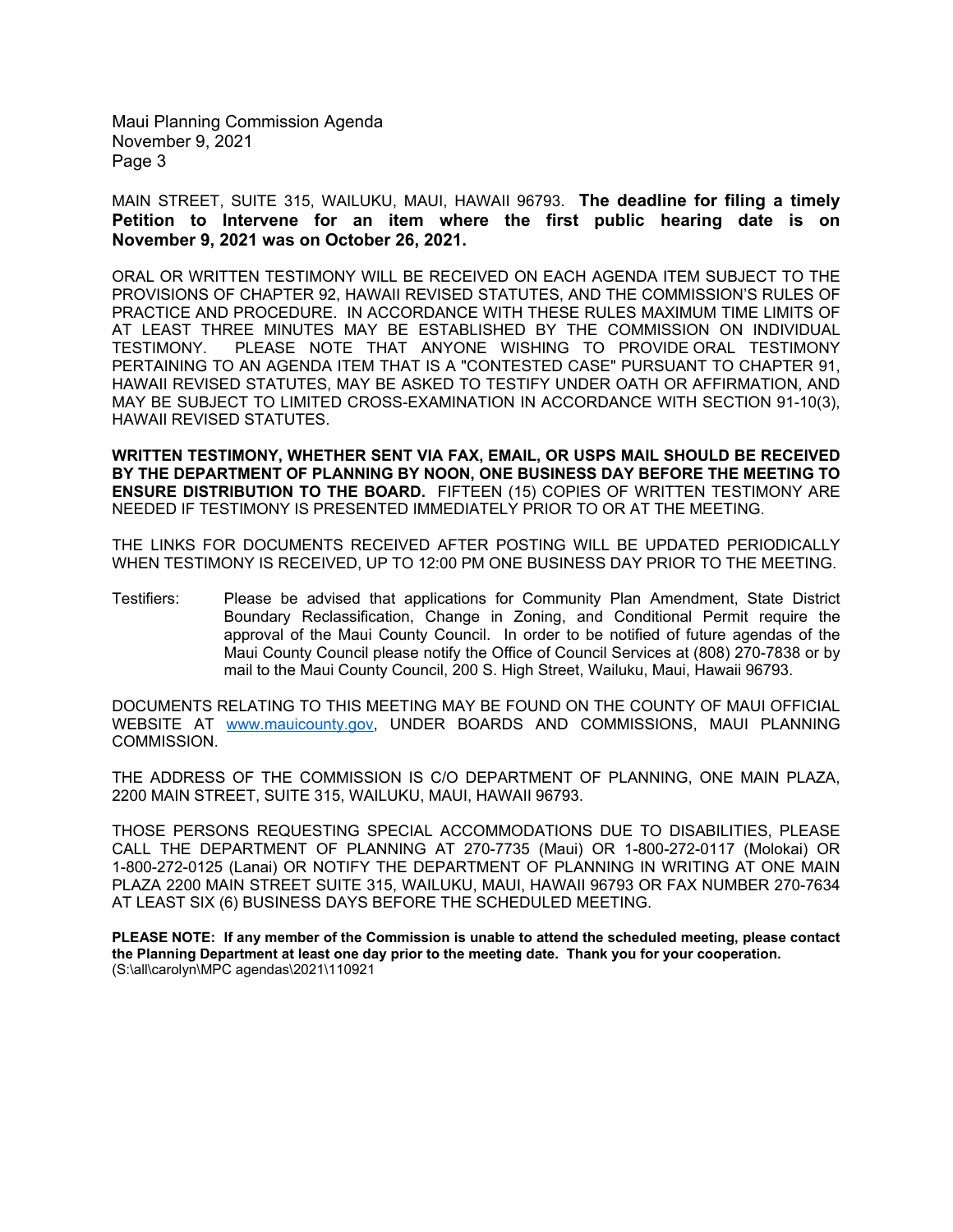

County of Maui

Kalana O Maui Building 200 South High Street, Wailuku, HI 96793-2155

## **PD-Approved SMA Minor Projects for Maui**

Permit Completion Date: 10/13/2021 - 10/27/2021

|                |                      |                                                            |                                                                                     |                                      |                | <b>Completed</b> |                                      |                                |
|----------------|----------------------|------------------------------------------------------------|-------------------------------------------------------------------------------------|--------------------------------------|----------------|------------------|--------------------------------------|--------------------------------|
| Permit#        | Project              | <b>Description</b>                                         | <b>Permit Name</b>                                                                  | <b>Applicant Name</b>                | <b>Planner</b> | Date             | <b>Decision</b>                      | TMK(s)                         |
| SM2 - 20210079 | <b>T-MOBILE PEAK</b> | <b>T-MOBILE PEAK ACHIEVEMENT 2021</b><br>BREAKFAST/LAHAINA | <b>T-MOBILE PEAK ACHIEVEMEBT</b><br>2021/LAHAINA                                    | <b>SHERATON MAUI RESORT</b><br>& SPA |                | 10/19/2021       | A W/COND-APPROVED<br>WITH CONDITIONS | 2440080050000                  |
| SM2 - 20210080 | 5050 REPAIR & MAINT  | PLASTER/KIHEI                                              | MAKE REPAIRS TO ROOF, POOL, EXT 5050 REPAIR & MAINTENANCE/KIHEI ARDEN COMPANIES LLC |                                      |                | 10/21/2021       | A W/COND-APPROVED<br>WITH CONDITIONS | 2210071000000                  |
| SM2 - 20210081 | MAUI BAY VILLAS SIGN | MAUI BAY VILLAS GROUND<br>SIGNAGE - 2 SIGNS                | MAUI BAY VILLAS GROUND<br><b>SIGNAGE\KIHEI</b>                                      | STEPHEN JACOBSON                     |                | 10/22/2021       | A W/COND-APPROVED<br>WITH CONDITIONS | 2390010860000<br>2390420360000 |
| SM2 - 20210082 | <b>KEAHI HOU</b>     | ONE BEDROOM AND ADDITIONAL<br>DWELLING UNIT                | <b>SMX/KEAHI HOU</b><br>ADDITION/LAHAINA                                            | KEAHI JAMES HO                       |                | 10/25/2021       | A W/COND-APPROVED<br>WITH CONDITIONS | 2460060560000                  |
| SM2 - 20210083 | HOLIDAY LIGHTIING    | HOLIDAY LIGHTING OF THE<br>BANYAN TREE/LAHAINA             | HOLIDAY LIGHTING OF THE<br><b>BANYAN TREE/LAH</b>                                   | THE LAHAINA<br><b>RESTORATION</b>    |                | 10/26/2021       | A W/COND-APPROVED<br>WITH CONDITIONS | 2460010090000                  |

**Grand Total : 5**